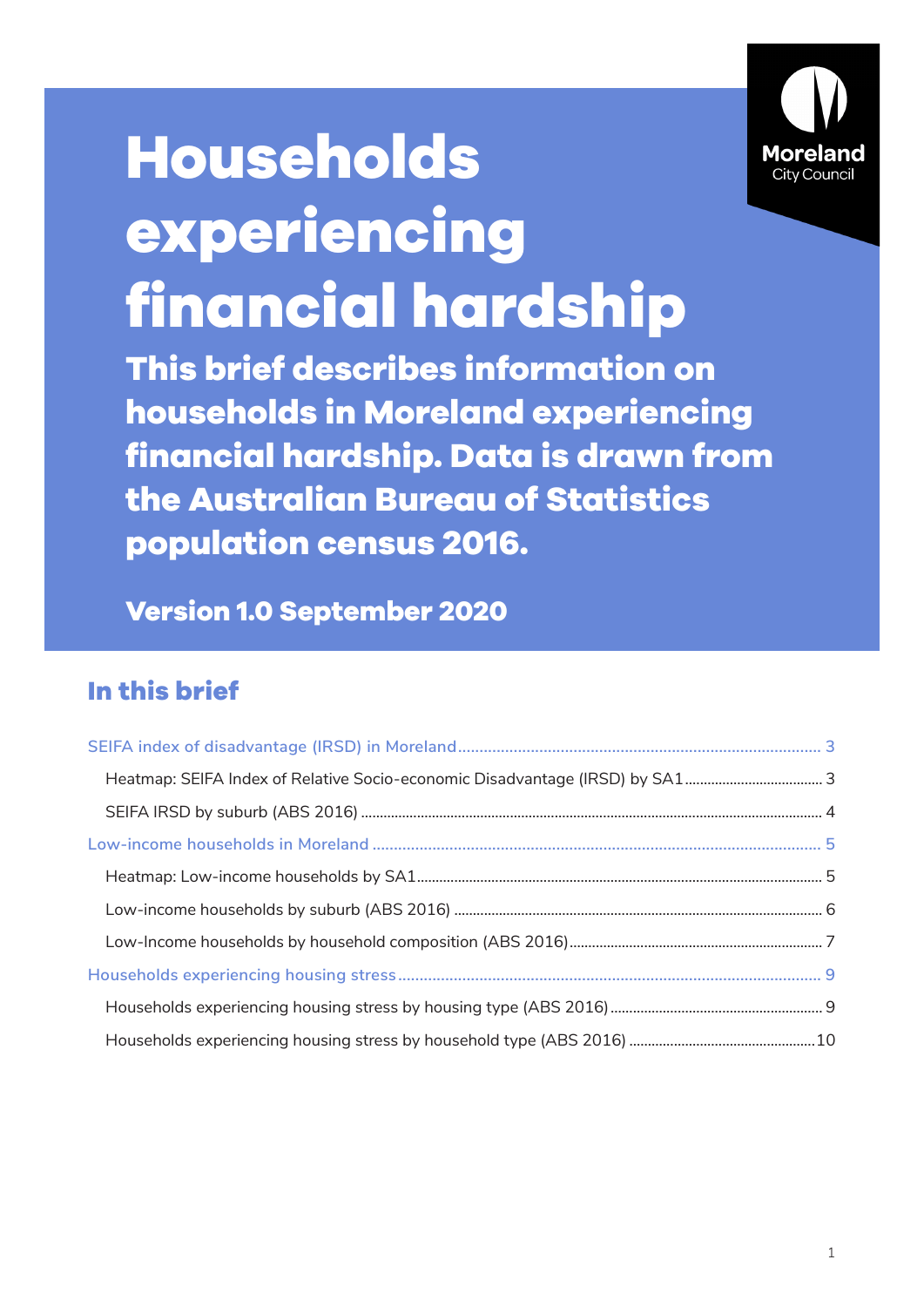# **Key insights**

- The SEIFA IRSD Index of disadvantage, an indicator to measure relative disadvantage, was 1,014 for the City of Moreland in 2016, which is slightly lower than the score for greater Melbourne with 1,026. This means that Moreland has slightly higher level of disadvantage than the greater Melbourne average.
	- o Fawkner (915.6), Glenroy (948.7), and Hadfield (950.2) have the highest levels of disadvantage in Moreland
	- o Gowanbrae (1,073.8), Brunswick East (1,066), and Pascoe Vale South (1,057.4) have the lowest levels of disadvantage in Moreland
- In Moreland, 24.6% of households with stated incomes were classified as "low income", which is slightly higher than in greater Melbourne (23.6% of households) and equates to approximately 13,600 households.
	- o 40% of households in Fawkner, 36% of households in Hadfield, and 32% of households in Glenroy are low income households
	- o 49% of low-income households are single family households, and 45% are lone person households
	- o A higher number of female residents (54%) live in low-income households than male residents (46%).
- In Moreland, 15.3% of households are in housing stress, which equates to approximately 9,900 households.
	- o Over 1 in 3 (35%) households experiencing housing stress are people living alone
	- o 72% of households experiencing housing stress are rented

## **Further information**

This brief has been developed by the Moreland City Council Research Team. It is based on the most recent data available at the time of publication. This brief may be updated in the future, please check our website for the latest version. For further information email research@moreland.vic.gov.au or phone 9240 1111.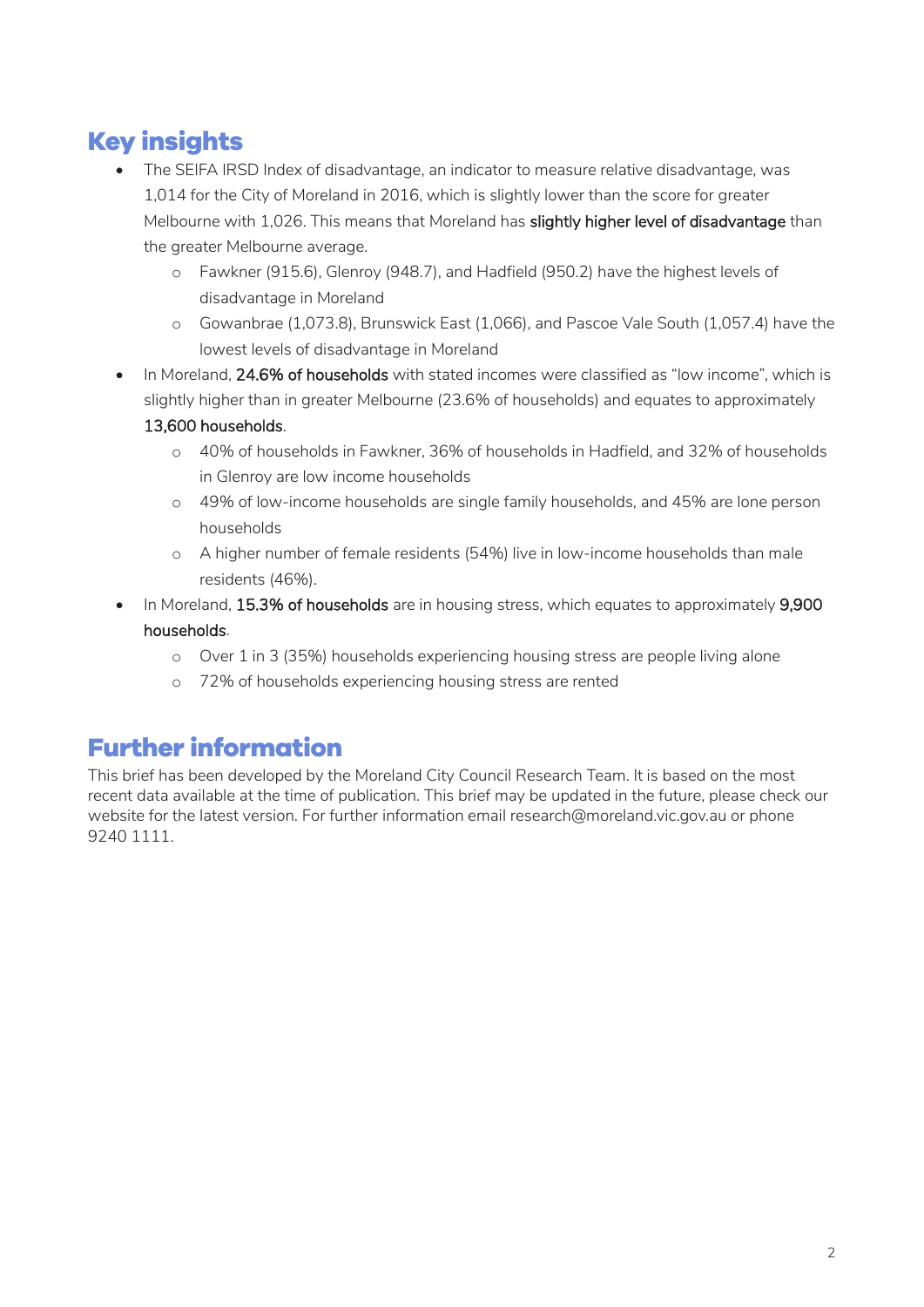## <span id="page-2-0"></span>**SEIFA index of disadvantage (IRSD) in Moreland**

SEIFA (Socio-Economic Indexes for Areas) is a product developed by the Australian Bureau of Statistics (ABS) that ranks areas in Australia according to relative socio-economic advantage and disadvantage. The indexes are based on information from the Census. SEIFA 2016 is based on Census 2016 data. The Index of Relative Socio-economic Disadvantage (IRSD) is one of four SEIFA indexes. It is a general socioeconomic index that summarises a range of information about the economic and social conditions of people and households within an area. This index includes only measures of relative disadvantage.

A low score indicates relatively greater disadvantage in general. For example, an area could have a low score if there are:

- Many households with low income
- Many people with no qualifications
- Many people in low skill occupations

A high score indicates a relative lack of disadvantage in general. For example, an area may have a high score if there are:

- Few households with low incomes
- Few people with no qualifications
- Few people in low skilled occupations

The SEIFA index has several limitations worth noting:

The indexes are assigned to areas, not to individuals. They indicate the collective socio-economic characteristics of the people living in an area.

Due to inputs such as low incomes, SEIFA will pick up large aged care homes and retired people who may have large assets but low incomes. These irregularities are important to note when considering the SEIFA index.

#### <span id="page-2-1"></span>**Heatmap: SEIFA Index of Relative Socio-economic Disadvantage (IRSD) by SA1**



Note: Statistical Area 1 (SA1) is the smallest geographical area used by the Australian Bureau of Statistics. SA1s have a population of between 200 and 800 people with an average population size of approximately 400 people. This means that generally, larger SA1 blocks tend to have lower population density than smaller SA1 blocks.

Source: Australian Bureau of Statistics population census 2016, SEIFA IRSD by SA1. Map prepared in ArcGIS by MCC Research Team.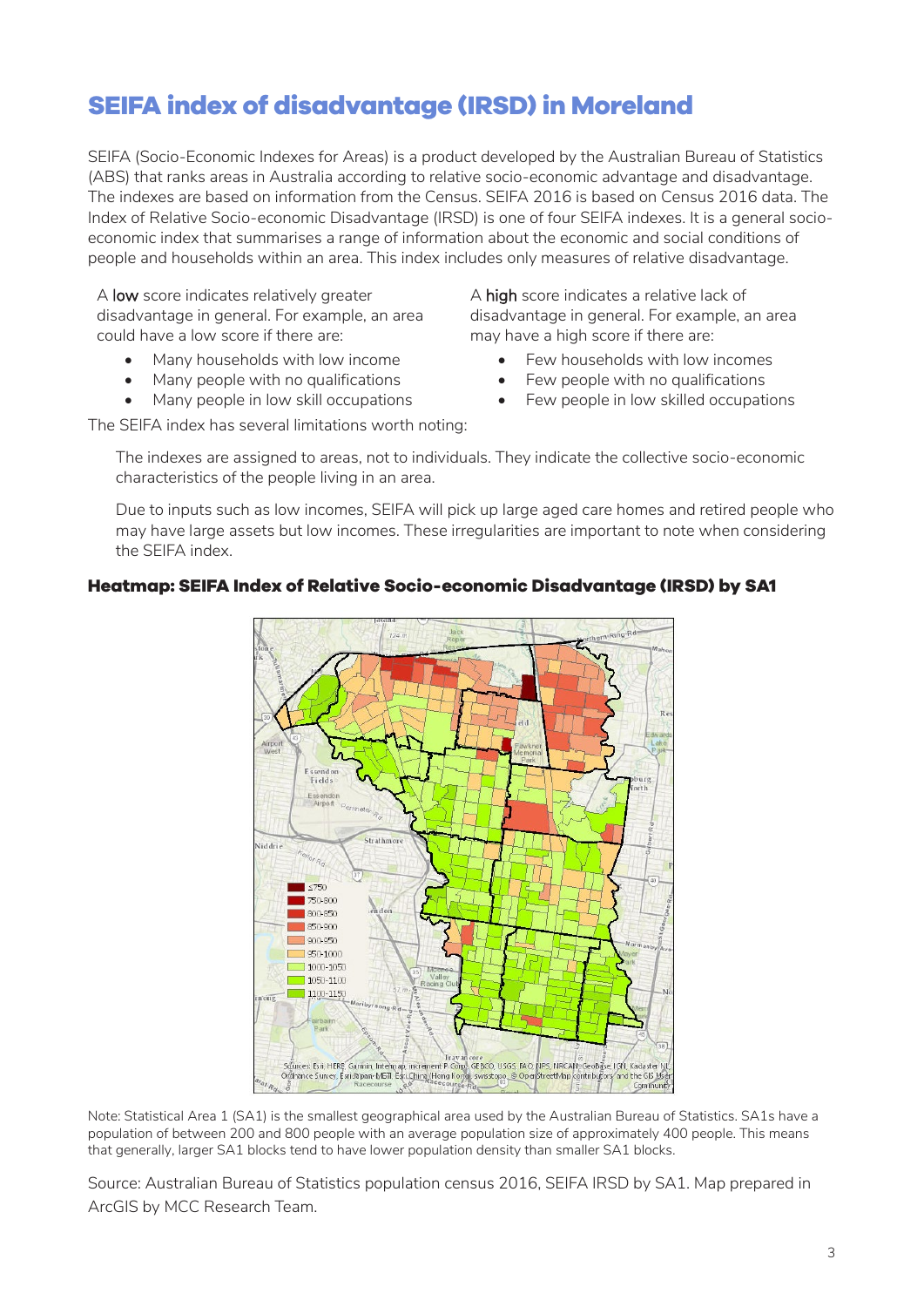## **SEIFA IRSD by suburb (ABS 2016)**

<span id="page-3-0"></span>

| <b>Suburb</b>                | <b>SEIFA IRSD Score</b> |                       | SEIFA IRSD score by suburb |
|------------------------------|-------------------------|-----------------------|----------------------------|
| Gowanbrae                    | 1074                    | Gowanbrae             |                            |
| <b>Brunswick East</b>        | 1066                    | <b>Brunswick East</b> |                            |
| Pascoe Vale South            | 1057                    | Pascoe Vale South     |                            |
| <b>Brunswick</b>             | 1052                    | <b>Brunswick</b>      |                            |
| Oak Park                     | 1048                    | Oak Park              |                            |
| <b>Brunswick West</b>        | 1033                    | <b>Brunswick West</b> |                            |
| Pascoe Vale                  | 1029                    | Pascoe Vale           | $\mathbf{1}$               |
| Coburg                       | 1025                    | Coburg                | 1 <sup>1</sup>             |
| Coburg North                 | 1004                    | Coburg North          | 1004                       |
| Hadfield                     | 950                     | Hadfield              | 950                        |
| Glenroy                      | 949                     | Glenroy               | 949                        |
| Fawkner                      | 916                     | Fawkner               | 916                        |
| <b>Moreland City Council</b> | 1014                    | Moreland City Council | 1014                       |

## 916 949 950 1004 1025 1029 1033 1048 1052 1057 1066 1074 Fawkner Glenroy Hadfield Coburg North Coburg Pascoe Vale Brunswick West Oak Park Brunswick Pascoe Vale South Brunswick East Gowanbrae

#### SEIFA IRSD score by suburb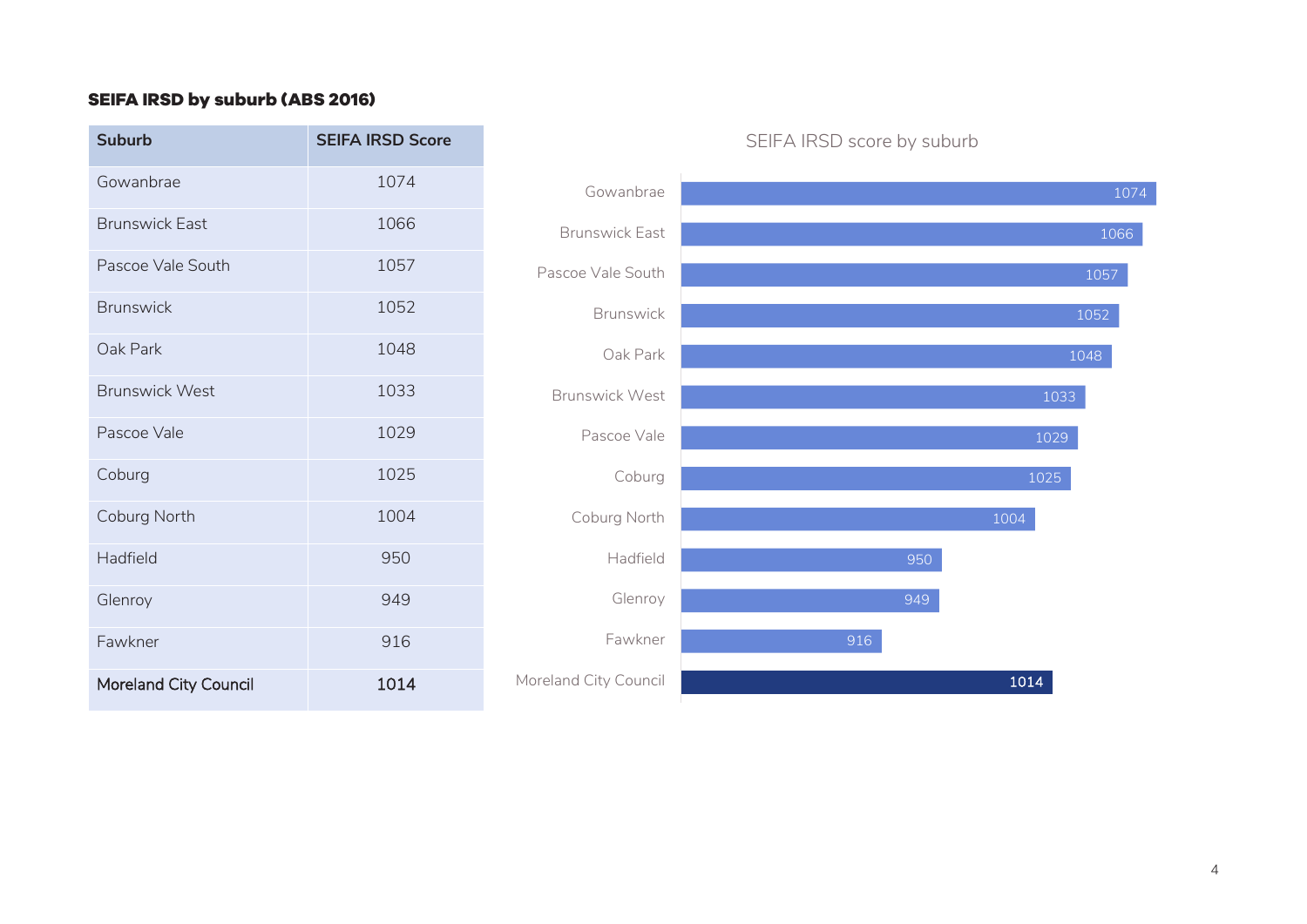## <span id="page-4-0"></span>**Low-income households in Moreland**

Low-income households are defined as those with equivalised\* household income less than \$500 per week. This is the standard range closest to the bottom 25% of all households in Australia.

In Moreland, 24.6% of households with stated incomes were classified as "low income", which is slightly higher than in greater Melbourne (23.6% of households) and equates to approximately 13,600 households. Lone-person households and single-parent families are more likely to have low equivalised incomes than other household types.

Source: .id consulting, Social Cohesion Monitoring Report 2019



#### <span id="page-4-1"></span>**Heatmap: Low-income households by SA1**

Source: Australian Bureau of Statistics population census 2016, Equivalised Total Household Income (weekly) by statistical area 1 (SA1). Map prepared in Power Bi by Moreland Research Team.

\*Equivalised household income is a good measure of the resources available to a household. It adjusts total income to account for household size in terms of adults and children and puts all households on an equal footing with a single person household of the same income. (ID consulting 2019)

<span id="page-4-2"></span>Relationship between "low-income" and poverty: Low income definition used not an indicator of poverty and there will be people on more than \$500 per week living in poverty as per the Henderson Poverty Line definition by Melbourne Institute [University of Melbourne.](https://melbourneinstitute.unimelb.edu.au/publications/poverty-lines)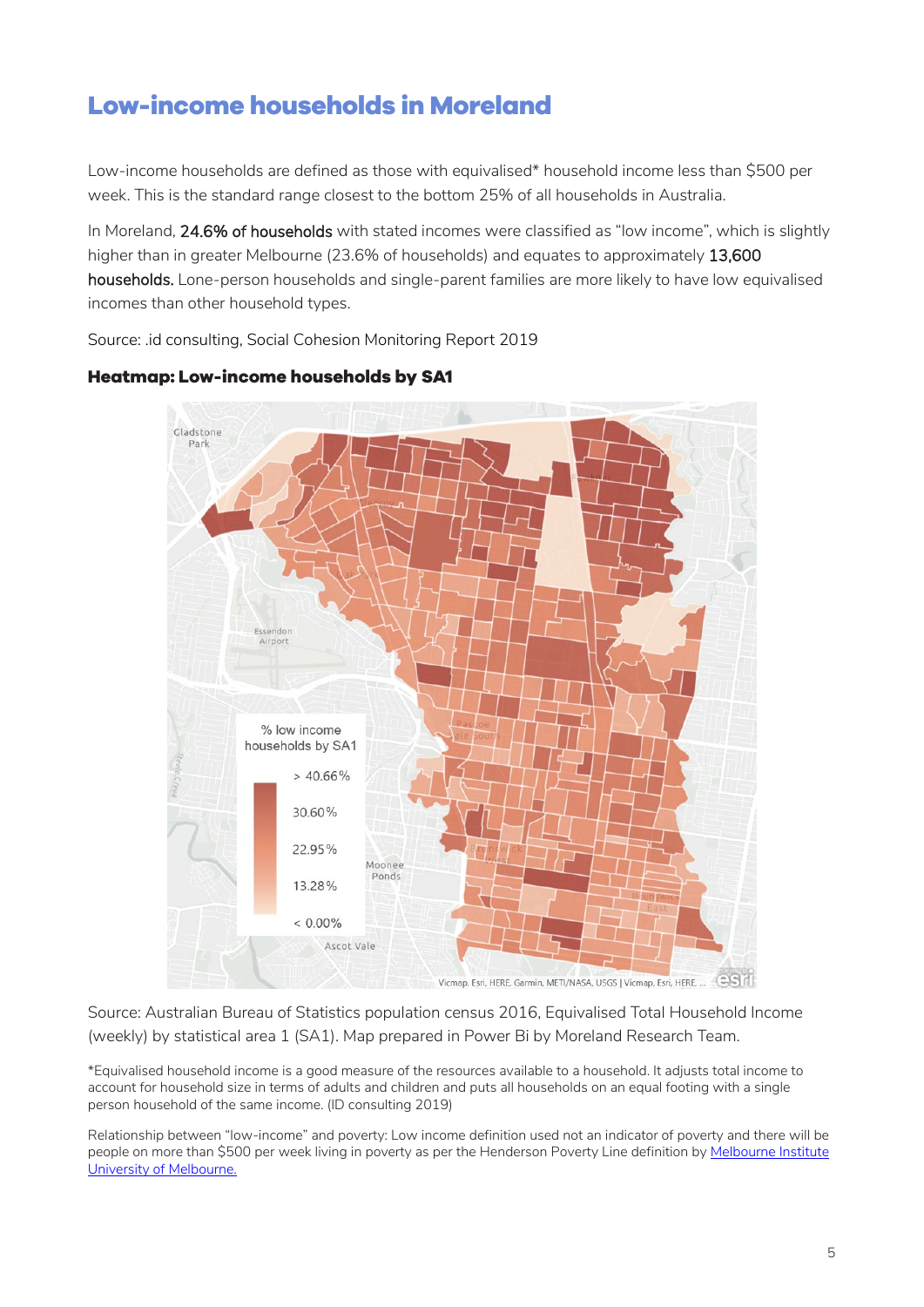## **Low-income households by suburb (ABS 2016)**

| <b>Suburb</b>         | Low-income households | % of all households that are low-income |
|-----------------------|-----------------------|-----------------------------------------|
| Glenroy               | 2,231                 | 32%                                     |
| Coburg                | 2,025                 | 24%                                     |
| <b>Brunswick</b>      | 1,797                 | 20%                                     |
| Fawkner               | 1,640                 | 40%                                     |
| Pascoe Vale           | 1,355                 | 23%                                     |
| <b>Brunswick West</b> | 1,195                 | 22%                                     |
| <b>Brunswick East</b> | 798                   | 17%                                     |
| Hadfield              | 662                   | 36%                                     |
| Coburg North          | 661                   | 27%                                     |
| Pascoe Vale South     | 625                   | 20%                                     |
| Oak Park              | 423                   | 21%                                     |
| Gowanbrae             | 157                   | 18%                                     |
| <b>Total</b>          | 13,570                | 25%                                     |

Percent of all households that are low-income by suburb



Source: Australian Bureau of Statistics dwelling census 2016, Equivalised Total Household Income (weekly) by suburb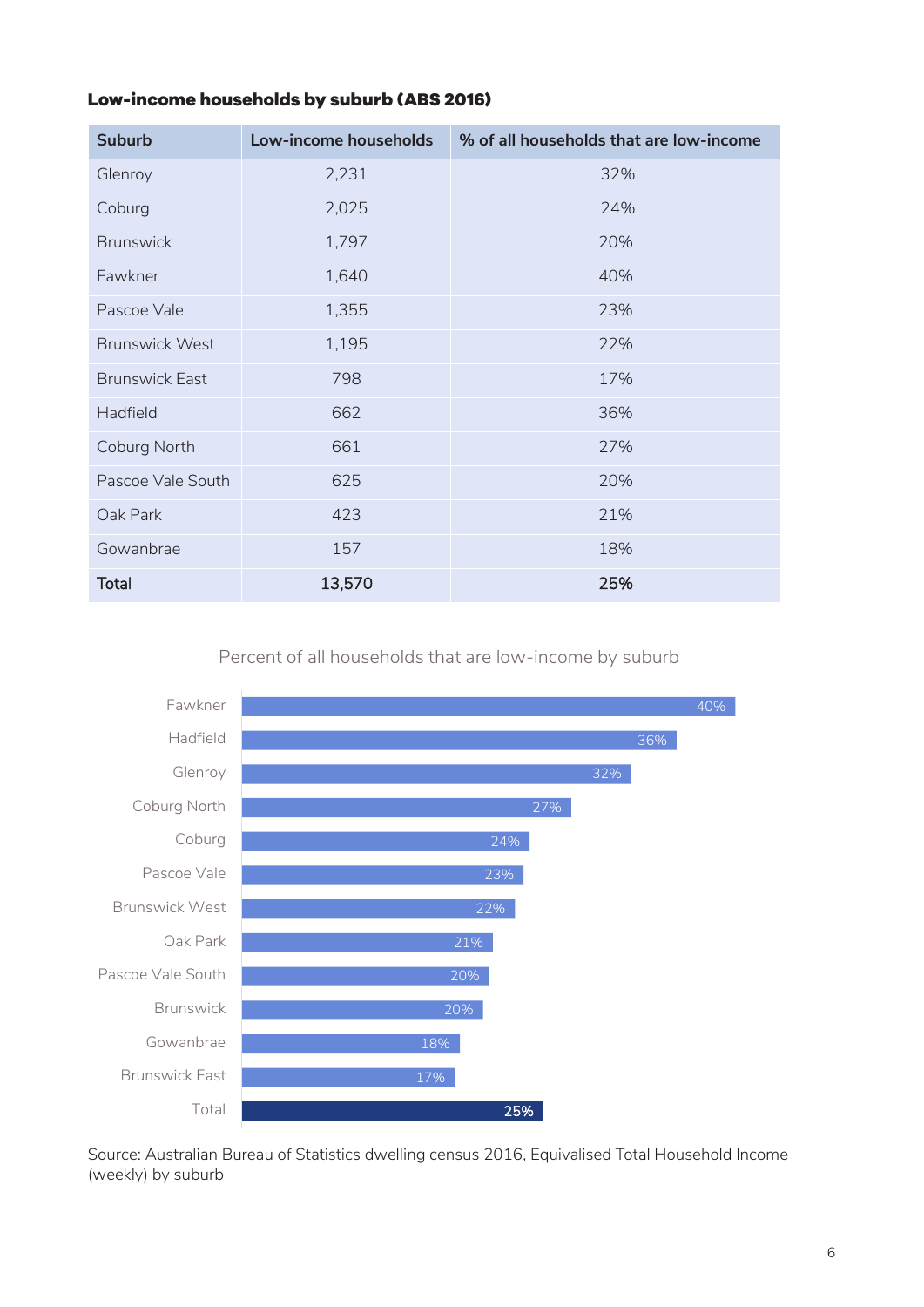## <span id="page-6-0"></span>**Low-Income households by household composition (ABS 2016)**

| <b>Household Composition</b>      | <b>Number of low-</b> | % of low-income households |
|-----------------------------------|-----------------------|----------------------------|
|                                   | income households     | by household composition   |
| Lone person households            | 6,046                 | 45%                        |
| Couple families with no children  | 2,870                 | 21%                        |
| Couple families with children     | 2,273                 | 17%                        |
| One parent families with children | 1,513                 | 11%                        |
| Group households                  | 705                   | 5%                         |
| Other families                    | 196                   | 1%                         |
| <b>Total (Private Household)</b>  | 13,602                | 100%                       |



Source: Australian Bureau of Statistics dwelling census 2016, Equivalised Total Household Income (weekly) by household composition

#### **Population in low-Income households by sex (ABS 2016)**

| <b>Sex</b>   | <b>Population</b> | %    |             |           |
|--------------|-------------------|------|-------------|-----------|
| Female       | 16,071            | 54%  |             |           |
| Male         | 13,835            | 46%  |             |           |
| <b>Total</b> | 29,901            | 100% | Female, 54% | Male, 46% |

Source: Australian Bureau of Statistics population census 2016, Equivalised Total Household Income (weekly) by sex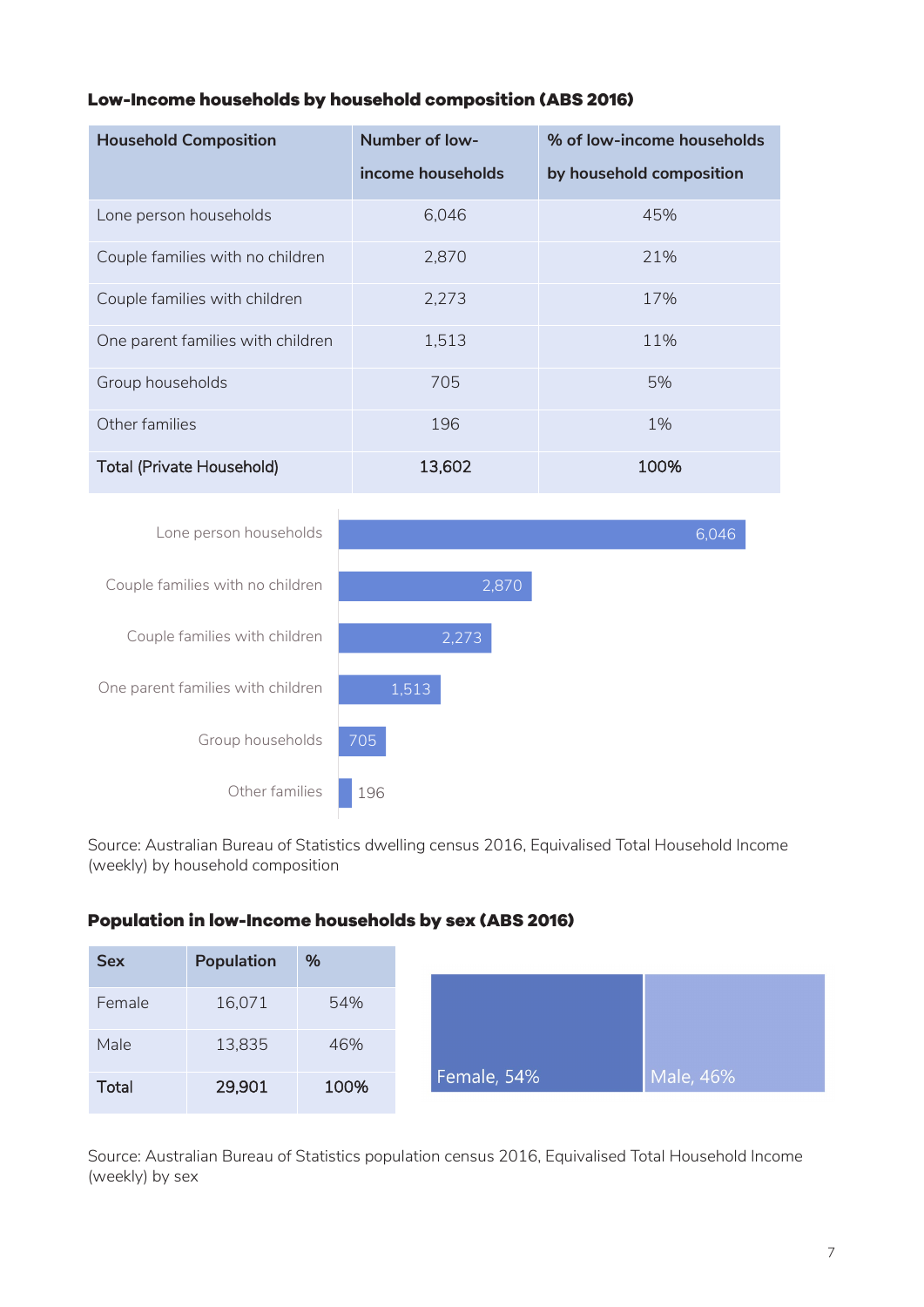|  | Population in low-Income households by 10-year age group (ABS 2016) |  |  |  |
|--|---------------------------------------------------------------------|--|--|--|
|--|---------------------------------------------------------------------|--|--|--|

| Age group     | <b>Population in low-income</b> | % of age group in low-income |  |
|---------------|---------------------------------|------------------------------|--|
|               | households (population)         | households (population)      |  |
| 0-9 years     | 3,505                           | 19%                          |  |
| $10-19$ years | 3,460                           | 24%                          |  |
| 20-29 years   | 4,306                           | 14%                          |  |
| 30-39 years   | 3,195                           | 10%                          |  |
| 40-49 years   | 2,879                           | 13%                          |  |
| 50-59 years   | 2,429                           | 15%                          |  |
| 60-69 years   | 2,959                           | 25%                          |  |
| 70-79 years   | 3,763                           | 43%                          |  |
| 80+ years     | 3,410                           | 42%                          |  |
| <b>Total</b>  | 29,901                          | 18%                          |  |



Source: Australian Bureau of Statistics population census 2016, Equivalised Total Household Income (weekly) by ten-year age group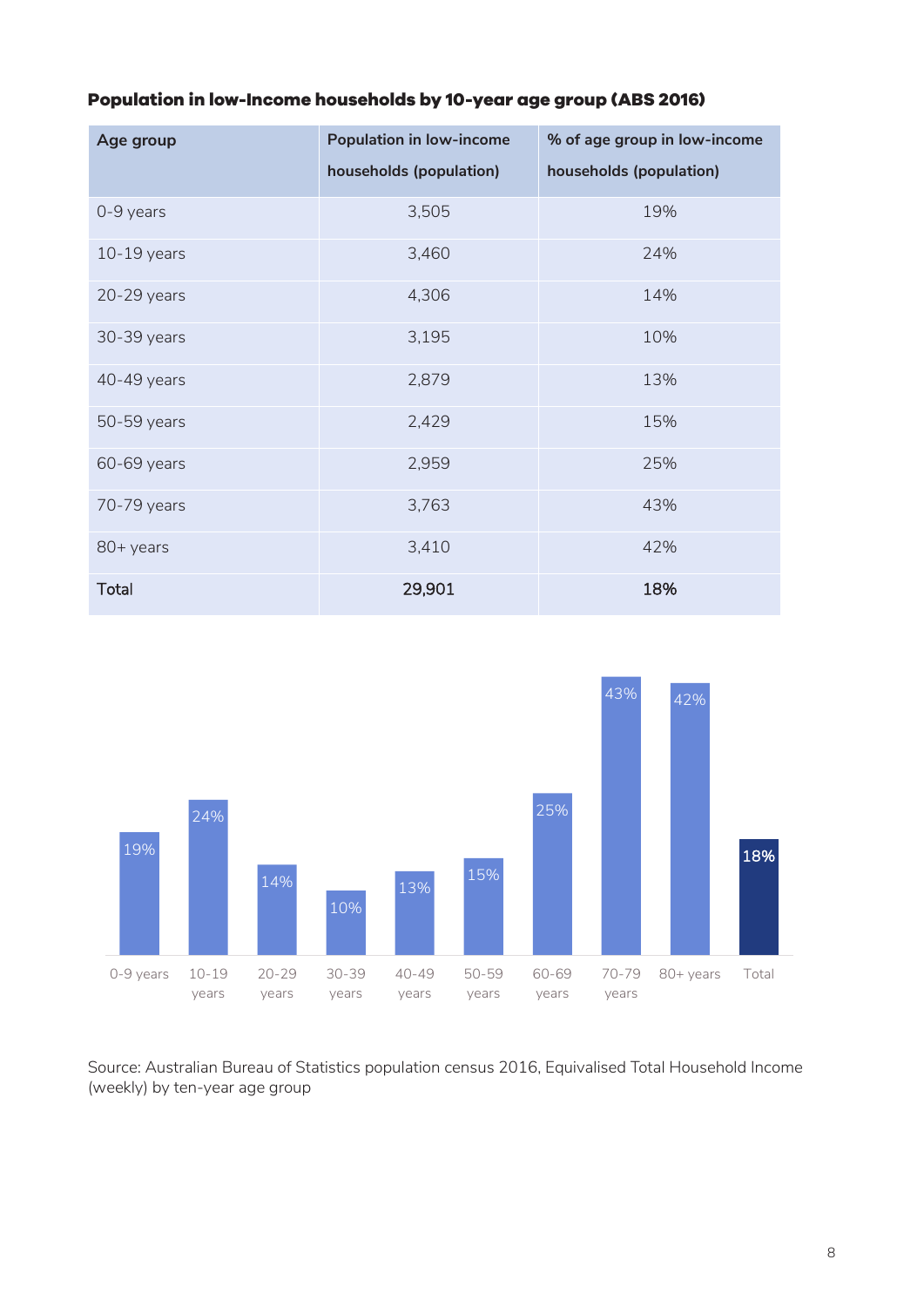## <span id="page-8-0"></span>**Households experiencing housing stress**

Housing stress refers to households having trouble meeting their rent or mortgage payments. The general rule of thumb is that lower-income households anything over 30% of income on housing costs is considered housing stress, or generally unaffordable (.id consulting, *A Home in Moreland*).

Overall, 9,903 households in Moreland were in housing stress in 2016 according to the Victorian Government affordable housing income ranges. The proportion of households in housing stress in Moreland is 15.3%.

| <b>Housing Type</b> | <b>Households experiencing housing</b><br>stress | % of households experiencing housing<br>stress by housing type |
|---------------------|--------------------------------------------------|----------------------------------------------------------------|
| Mortgage            | 2,726                                            | 28%                                                            |
| Renting             | 7.176                                            | 72%                                                            |
| <b>Total</b>        | 9,903                                            | 100%                                                           |

#### <span id="page-8-1"></span>**Households experiencing housing stress by housing type (ABS 2016)**





Source: Australian Bureau of Statistics 2016, analysed and presented by id consulting 2018, A Home in Moreland 2018id consulting, *A Home in Moreland*